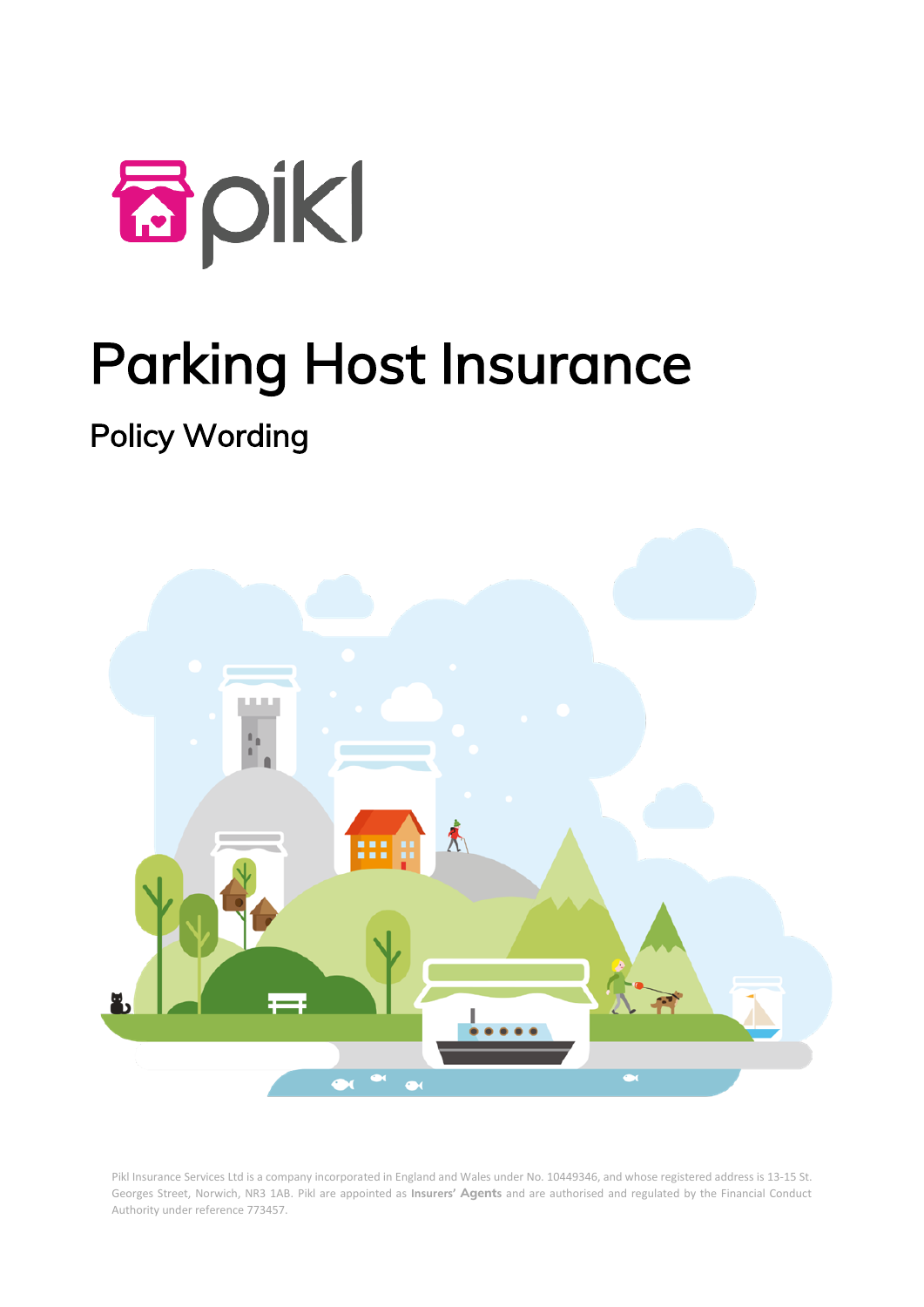# **Contents**

#### About this **Policy**

| How to make a claim                             | Page 3  |
|-------------------------------------------------|---------|
| General information                             | Page 3  |
| Complaints                                      | Page 4  |
| <b>Financial Services Compensation Scheme</b>   | Page 5  |
| <b>General Policy Conditions and Exclusions</b> |         |
| Definitions                                     | Page 6  |
| Information provided by you                     | Page 8  |
| Consumer Insurance Act                          | Page 9  |
| Cancellation                                    | Page 9  |
| Payment of premiums                             | Page 10 |
| <b>General Conditions</b>                       | Page 10 |
| <b>General exclusions</b>                       | Page 11 |
| Rights of third parties                         | Page 14 |
| <b>Sanctions</b>                                | Page 14 |
| Our rights of subrogation                       | Page 14 |
| Governing law and jurisdiction                  | Page 14 |
| <b>Your Cover</b>                               |         |
| Parking buildings and connected buildings       | Page 15 |
| Electric and Hybrid home charging units         | Page 15 |
| Vehicle assistance                              | Page 16 |
| Legal liability                                 | Page 17 |
|                                                 |         |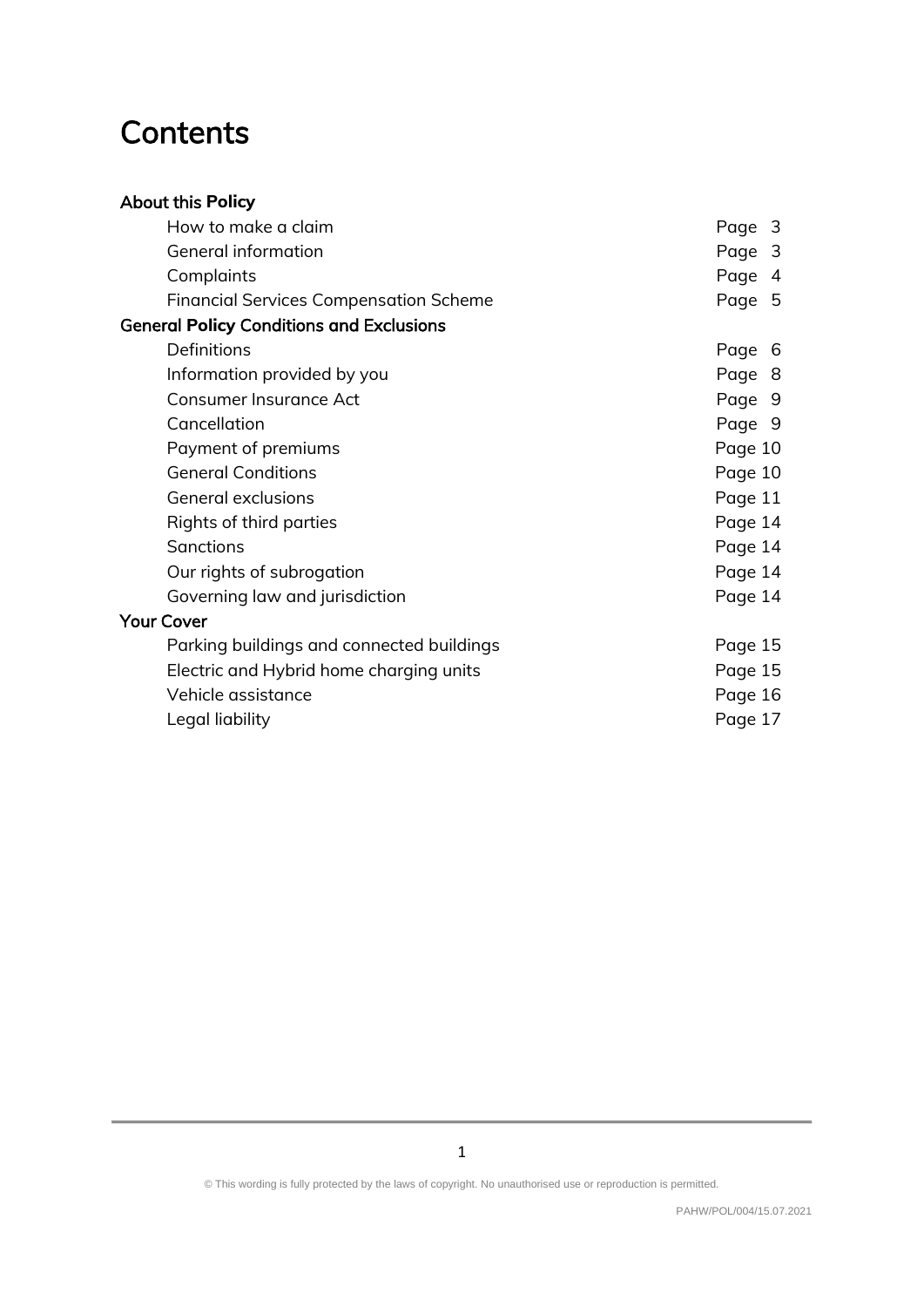# About This Policy

This insurance is administered by Pikl Insurance Services Ltd (Pikl) and is underwritten by **Your Insurers.**

### Pikl Insurance Services Ltd

Pikl Insurance Services Ltd is a company incorporated in England and Wales under No. 10449346, and whose registered address is Suite B, 2nd Floor, The Atrium, St Georges Street, Norwich, NR3 1AB. Pikl are authorised and regulated by the Financial Conduct Authority. Firm Reference no. 773457.

The Financial Services register can be checked by visiting their website on [https://register.fca.org.uk/.](https://register.fca.org.uk/)

All **Insurers** providing cover under this **Policy** are authorised by the Prudential Regulation Authority and regulated by the Financial Conduct Authority and the Prudential Regulation Authority, unless stated otherwise on **Your Policy** schedule.

In return for the payment of **Your** premium **We** will provide the insurance cover detailed in **Your Policy** schedule and this **Policy** document, subject to the terms and conditions, and exclusions shown in this document for all claims occurring during a **Valid Booking**.

**Your Policy** is valid for the **Period of Insurance** as shown on **Your Policy** schedule.

Please refer to the **Policy** documents provided to **You** when the **Policy** was purchased or amended, for details of the type and level of cover **Your Policy** provides.

# Your Insurers

This policy is arranged by **Your Insurance Provider** and administered by Pikl Insurances Services Limited and underwritten by First Underwriting on behalf of Accredited Insurance (Europe) Limited – UK Branch for all sections.

Pikl Insurance Services Ltd is a company incorporated in England and Wales under No. 10449346, and whose registered address is Suite B, 2nd Floor, The Atrium, St Georges Street, Norwich, NR3 1AB. Pikl are appointed as Insurers' Agents and are authorised and regulated by the Financial Conduct Authority under reference 773457.

<sup>©</sup> This wording is fully protected by the laws of copyright. No unauthorised use or reproduction is permitted.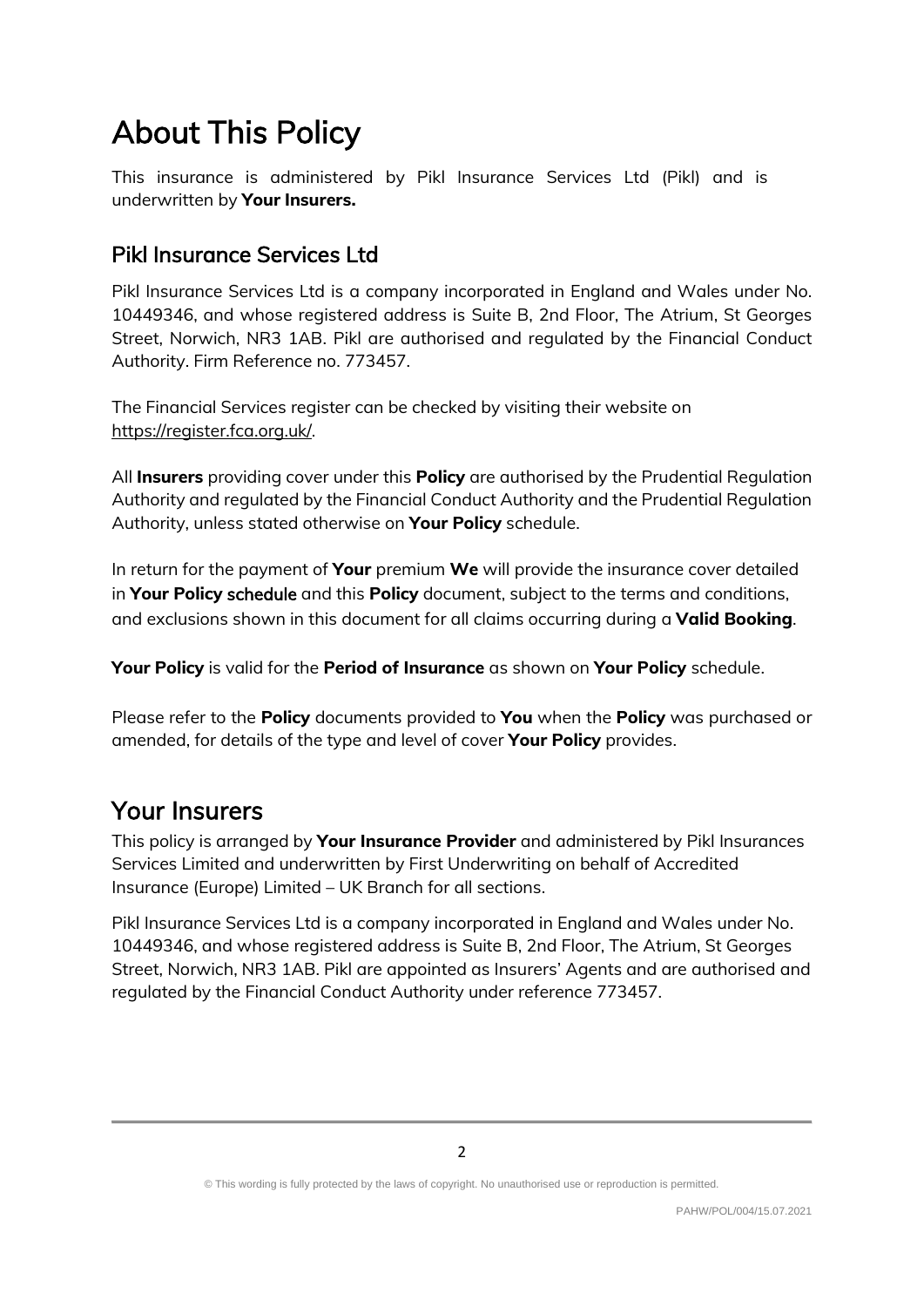First Underwriting Limited is registered in England & Wales, Company Number 07857938 and is authorised and Regulated by the Financial Conduct Authority under Firms Registration Number (FRN) 624585.

Accredited Insurance (Europe) Limited – UK Branch (UK Company Number: BR021362; FRN:608422) is the UK Branch of Accredited Insurance (Europe) Limited which is incorporated in Malta (Company number:C59505) with limited liability and with its Registered Office and principal place of business at Development House, St Anne Street, Floriana, FRN 9010 Malta. Accredited Insurance (Europe) Limited is licensed in accordance with the Insurance Business Act, 1998 (Chapter 403, Laws of Malta) to carry out insurance and reinsurance business, and together with its UK Branch, is subject to limited regulation by the UK's Financial Conduct Authority and the Prudential Regulation Authority.

The Financial Services register can be checked by visiting the website www.fca.org.uk/register. The FCA is the independent watchdog that regulates financial services.

#### How to make a claim

In the event of any incident or event that might lead to a claim under the **Policy**:

- **You** must contact **Us** as soon as possible and, in any event, no later than 30 days from the date of any incident or event
- When notifying a claim, **You** must provide **Your** name, **Your Policy** number, and full details of the loss or damage

Failure to comply with these conditions shall be a bar to any claim.

If **You** need to make a claim, please let **Us** know as soon as possible by contacting **Us** in one of the following ways providing **Your** policy number.

For all claims please use the details below:

Tel: 0330 124 5108

Claims Consortium Group, Blackdown House, Culmhead Business Centre, Culmhead, Taunton, Somerset, TA3 7DY

Email: piklclaims@claimsconsortiumgroup.co.uk

## General Information

This **Policy** wording, together with **Your Policy** schedule including any endorsements forms **Your Policy** and sets out the conditions of the contract of insurance between **You** and **Us**.

<sup>©</sup> This wording is fully protected by the laws of copyright. No unauthorised use or reproduction is permitted.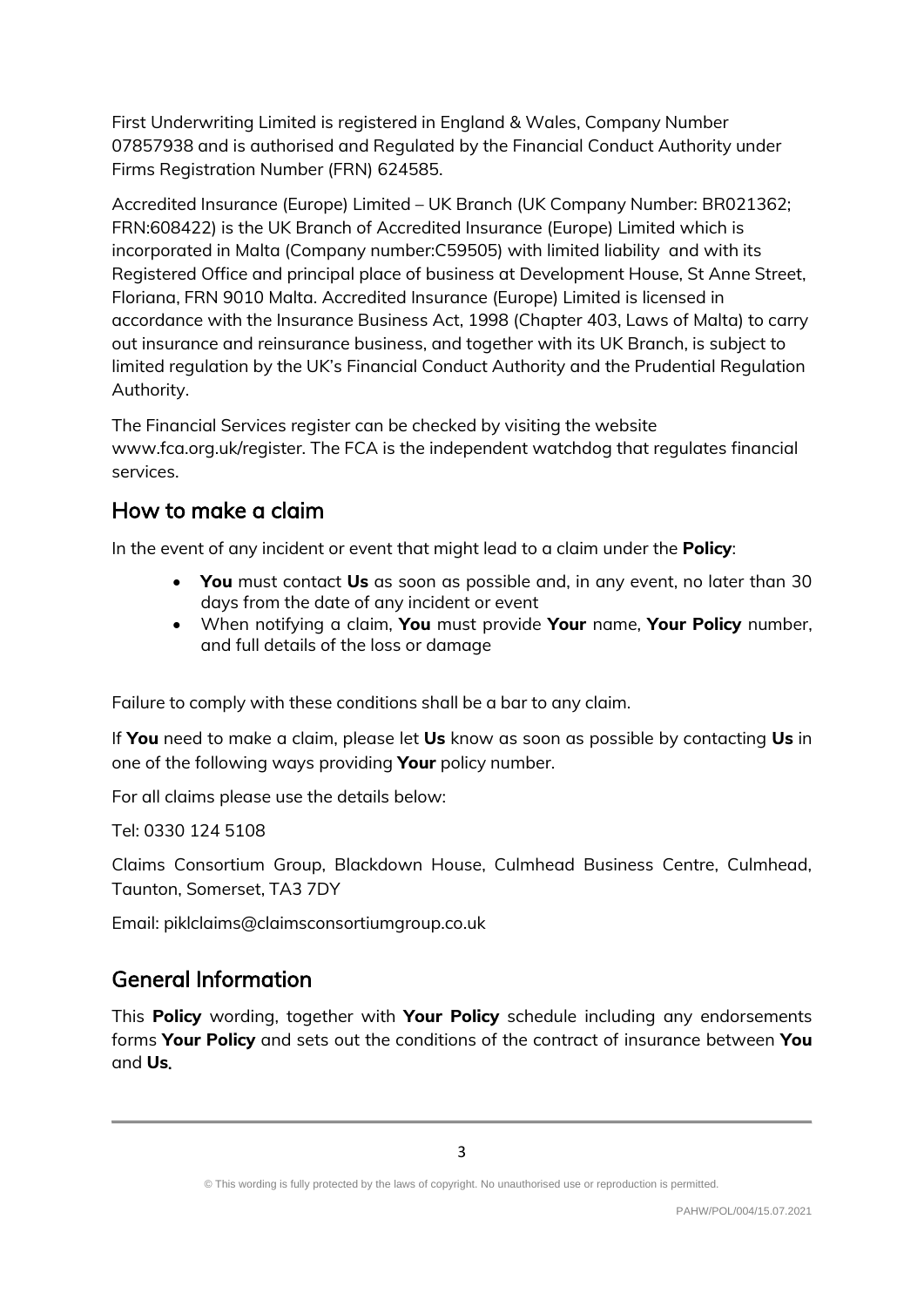Please read **Your Policy** wording carefully and keep it, together with **Your** Schedule in a safe place.

- **You** should understand what the insurance covers and does not cover;
- **You** should understand **Your** duties under the insurance as the Policyholder;
- **You** must tell **Us** as soon as possible of any circumstances **You** become aware of which may lead to a claim.

**Your Policy** or sections of **Your Policy** may be underwritten by more than one **Insurer.**

This **Policy** of Insurance is designed to work alongside **Your** existing **Property Policy** as an additional insurance cover. Therefore, in order for **You** to be eligible for this **Policy** and for it to provide **You** with the value and protection **You** require, **You** must have a valid annual **Standard Property Policy** in place.

In purchasing this **Policy, You** must also ensure that the cover will be in force for the entire occupancy period of **Your Guests** stay.

Where there is more than one **Insurer** noted, each **Insurer** is solely responsible for their own percentage of **Your Policy** or section of **Your Policy**, they are not responsible for any other **Insurer(s)** percentage of **Your Policy** or section of **Your Policy**.

#### **Complaints**

It is **Our** intention to give **You** the best possible service however if You do have any cause for complaint about this insurance or the handling of any claim **You** should follow the complaints procedure below: In the first instance **You** should contact **Your Insurance Provider** who sold **You** this Policy.

If **Your Insurance Provider** is unable to resolve **Your** complaint and **Your** issue is in relation to a claim please contact:

Mark Bacon, Managing Director, First Underwriting Ltd, Part Level 15, The Gherkin, 30 St Mary Axe, London, EC3A 8EP

In addition to the Financial Ombudsman Service (detailed later in this section) **You** may also be able to refer your complaint to: Office of the Arbiter for Financial Services, 1st Floor St Calcedonius Square, Floriana FRN 1530 Malta, telephone (+356) 212 49245 if **You** are not satisfied with our final response or **We** have not responded within fifteen (15) working days. **You** will have to pay EUR 25.00 at the time of making your complaint to the Arbiter to use this service.

About the Office of the Arbiter for Financial Services

The Office of the Arbiter for Financial Services considers that a 'complaint' refers to a statement of dissatisfaction addressed to an insurance undertaking by a person relating to the insurance contract or the service he/she has been provided with. The terms 'person'

<sup>©</sup> This wording is fully protected by the laws of copyright. No unauthorised use or reproduction is permitted.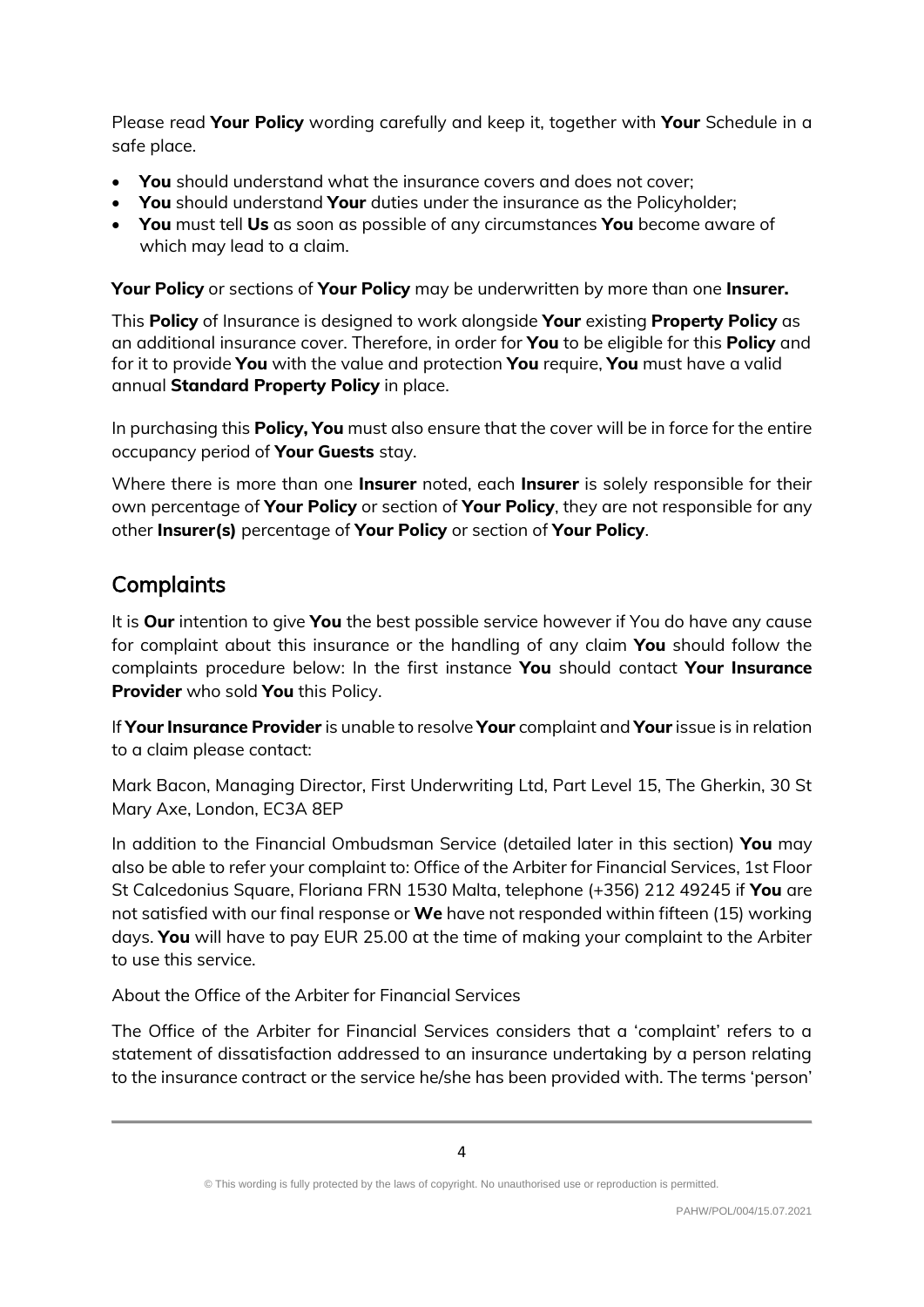does not specify that this is limited to individuals and therefore any policyholder, insured person, beneficiary and injured third party (irrespective of the country of residence or where the risk in situated) is eligible to make a complaint.

For more information on the Office of the Arbiter for Financial Services and its complaints process, please visit: https://financialarbiter.org.mt/en/Pages/Home.aspx

For more information regarding the scope of the Financial Ombudsman Service please refer to:

www.financial-ombudsman.org.uk

The Financial Ombudsman Service, Exchange Tower, London, E14 9SR

Tel: 0800 023 4567

Get in touch online: https://www.financial-ombudsman.org.uk/contactus/complain-online

#### Financial Services Compensation Scheme

**We** are members of the Financial Services Compensation Scheme (FSCS) and **You** may be entitled to compensation from the scheme if **We** are unable to meet **Our** obligations under this insurance. **You** can get more information about compensation scheme arrangements from the FSCS or visit [www.fscs.org.uk.](http://www.fscs.org.uk/)

### **Eligibility**

In order for this **Policy** to be valid **You** must have met the conditions as detailed below:.

#### **About You**

- **You** are a UK or Isle of Man resident (this does not include the Channel Islands)
- **You** are the property owner or have a legal responsibility for the property
- **You** have not had more than 2 property insurance or Host insurance claims in the last 12 months or over 3 in the last 5 years

#### **About Your Property**

- The property is well maintained in a good state of repair and is not undergoing renovation
- The Property is located within the United Kingdom (including Northern Ireland),

#### **About Your Hosting**

• **You** have an existing policy of property insurance in place and have informed /will inform the insurer within the next 30 days that there is or may be short term letting activity at the property.

<sup>©</sup> This wording is fully protected by the laws of copyright. No unauthorised use or reproduction is permitted.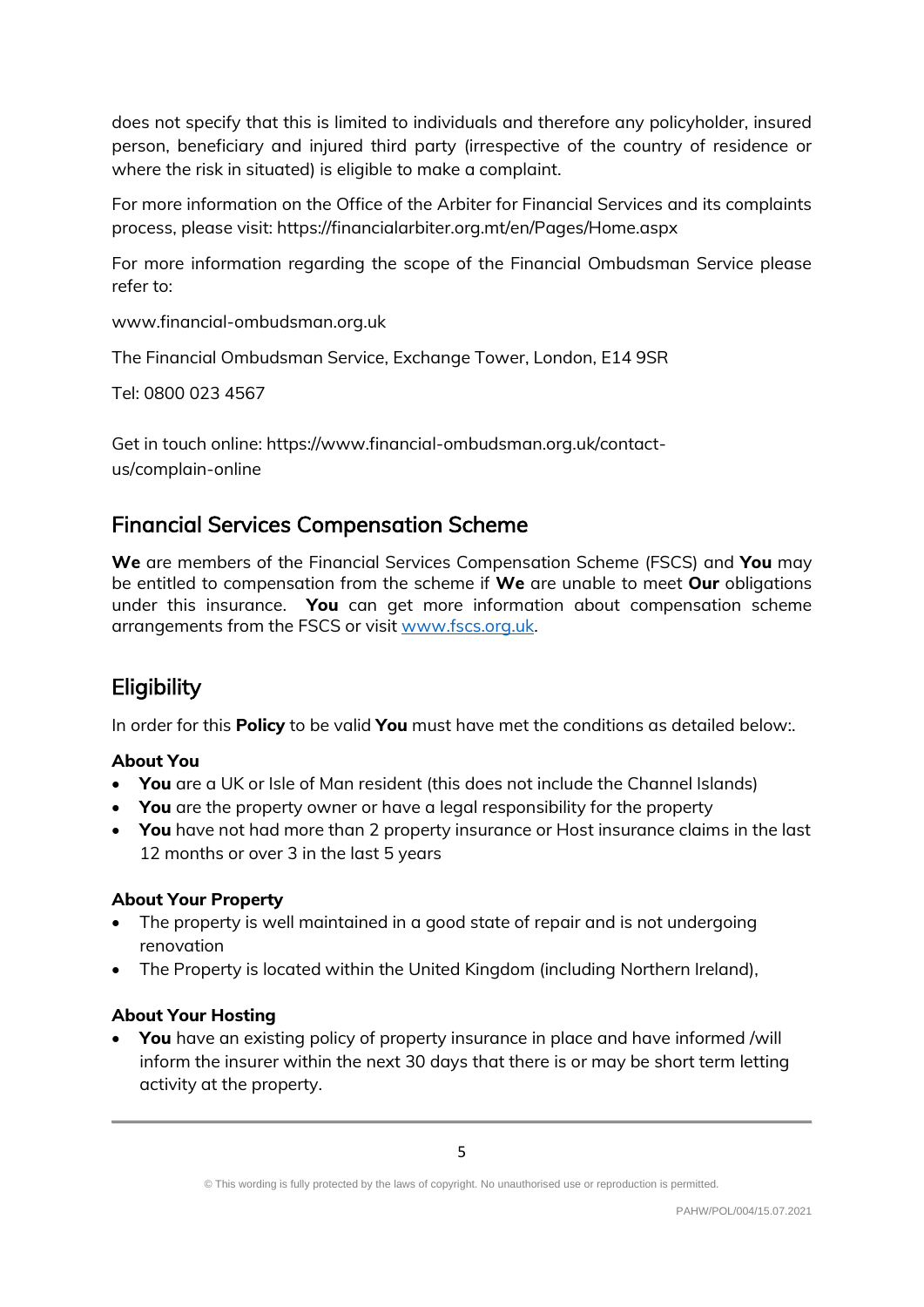- **You** are operating your let in compliance with any local authority regulations, laws and within any relevant permissions or statutory conditions that may exist
- **You** agree to provide and or give **Us** permission to access **Your** letting history including with the sharing platform(s) if applicable

## **Definitions**

These definitions apply throughout **Your Policy**. If a word or phrase has a defined meaning it will be highlighted in **bold** print and will have the same meaning wherever it is used. They will apply equally whether in the plural or singular. These words or phrases have the meaning or definition set out below unless otherwise stated in the paragraphs in which they apply.

**Accidental Damage:** Accidental sudden and unintentional loss or destruction of or damage to the **Host's** Property.

Act of Terrorism: An act, including for example the use of force or violence and/or the threat thereof, of any person or group(s) of persons whether acting alone or on behalf of or in connection with any organisation(s) or government(s), committed for political, religious, ideological or similar purposes including the intention to influence any government and/or to put the public or any section of the public in fear.

**Breakdown:** An electrical or mechanical breakdown, malicious damage, flat tyres, running out of fuel (including Petrol, Diesel or Electric), a flat battery or losing or breaking keys, which render the motor vehicle unusable or unsafe to drive.

**Bodily Injury**: Death or physical injury caused by a sudden and unexpected external visible event.

**Building:** The property, driveways, gardens and owned boundaries including fixtures and fittings. This does not include **Charging Points**.

**Charging Point**: **Your** hybrid or electric vehicle charging unit (including **Your** connections and cables that connect the charging unit to a vehicle) which a vehicle connects to for the purposes of electrical charging.

**Communicable Disease:** any disease which can be transmitted by means of any substance or agent from any organism to another organism where:

- 1) the substance or agent includes, but is not limited to, a virus, bacterium, parasite or other organism or any variation thereof, whether deemed living or not, and
- 2) the method of transmission, whether direct or indirect, includes but is not limited to, airborne transmission, bodily fluid transmission, transmission from or to any surface or object, solid, liquid or gas or between organisms, and

<sup>©</sup> This wording is fully protected by the laws of copyright. No unauthorised use or reproduction is permitted.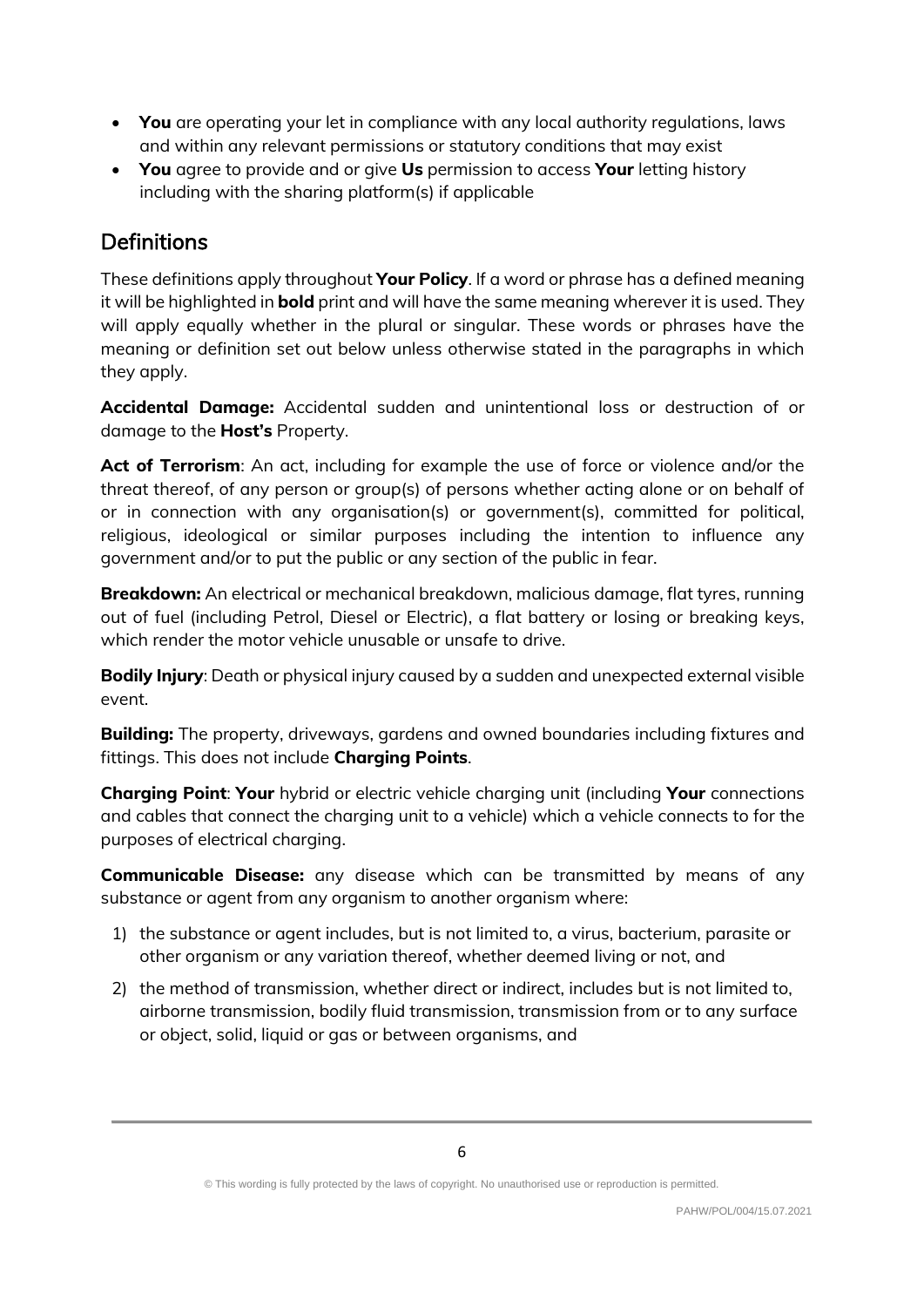3) the disease, substance or agent can cause or threaten damage to human health or human welfare or can cause or threaten damage to, deterioration of, loss of value of, marketability of or loss of use of property insured hereunder,

For the avoidance of doubt, the scope of this definition includes, but is not limited to, Covid-19, any other type or strain of coronavirus or any other pandemic of any type (or any disease as defined here whether pandemic or non-pandemic).

**Connected Buildings**: Any permanent structure which is physically connected to the **Parking Buildings** at the **Insured Property** for which **You** are legally responsible. This does not include **Charging Points**.

**Excess**: The first amount of each and every claim for which **You** are responsible.

**Guest**: A person or persons including their family and/or travelling companions, who the **Host** has agreed may park at the **Insured Property** for an agreed period of time. As set out under the terms of the parking agreement between the **Host** and the **Guest**.

**Host**: A person or persons named on the policy schedule at the **Insured Property** who has agreed to allow **Guests** onto the **Insured Property**.

**Hosting Activity**: Any activity which **You** perform in order to fulfil the **Host's** legal obligations under the terms of the parking agreement between the **Host** and the **Guest**

**Insurer(s):** This Policy is underwritten by First Underwriting on behalf of Accredited Insurance (Europe) Limited – UK Branch for all sections

**Insurance Provider:** The company who provided this **Policy** to **You.** 

**Insured Property**: **Buildings** owned by **You** or for which **You** are legally responsible.

**Malicious Damage**: Any act of intended damage to the **Insured Property**.

**Parking Buildings**: Any permanent garage structure, car port structure, parking space, driveway and immediate surrounding area used to manoeuvre a vehicle in order to park a vehicle at the **Insured Property** for which **You** are legally responsible

**Period of Insurance**: The period shown on the policy schedule as the **Period of Insurance**.

**Policy**: The **Policy**, Schedule and any endorsements attached or issued by **Your Insurance Provider**.

**Sharing Platform**: Any website which connects the **Guest** with the **Host**.

**Standard Household or Landlord Policy**: A valid annual standard UK private household, landlord or holiday home insurance **Policy** which covers **Your** property from the following specified perils: Flood and Storm, Landslip and Heave, Subsidence, Escape of water, Fire and Smoke, Theft and Public liability

<sup>©</sup> This wording is fully protected by the laws of copyright. No unauthorised use or reproduction is permitted.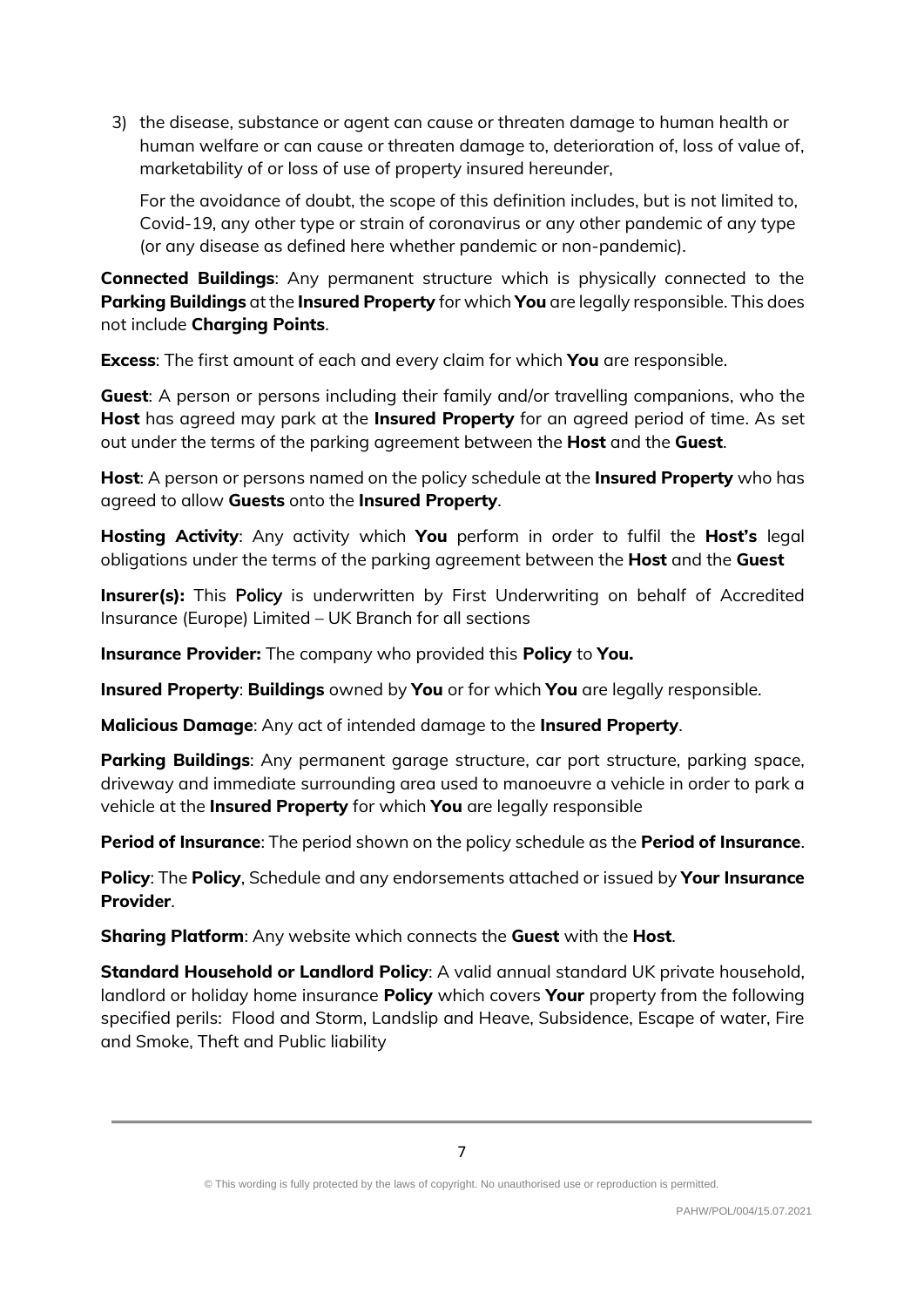**Vehicle Towing or Recovery**: means the moving by tow or use of a suitable vehicle of a vehicle which is either a car, light van, motorhome, or minibus that is less than: a. 3.5 tonnes; b. 6.4 metres long including a tow bar; and c. 2.55 metres wide; or d. A motorcycle 49 cc or over and is not a mobility scooter.

Valid Booking: A property rental booking for a **Guest** for an agreed period of time.

#### **We**/**Us**/**Our**/Insurer: The **Insurer(s)** and/or the **Your Insurance Provider.**

**You**/**Your**/**Insured**: The person or persons named on the Policy Schedule, acting as the **Host**.

# General **Policy** Conditions and Exclusions

This section covers the conditions which must be adhered to and exclusions which are applicable to the entire **Policy**.

#### Information provided by **You**

**You** must take reasonable care to provide accurate and complete answers to all the questions **You** are asked when **You** take out or make changes to this **Policy**.

**You** must notify **Your Insurance Provider** as soon as possible if any of the information in **Your Policy** documents is incorrect or if **You** wish to make a change to **Your Policy**.

If **You** do not provide accurate and complete answers to the questions **You** are asked, or **You** fail to notify **Your Insurance Provider** of any incorrect information or changes **You** wish to make, **Your Policy** may not operate in the event of a claim. **We** may not pay any claim in full or **Your Policy** could be invalid.

#### **Changes that may affect your cover**

**You** must tell **Your Insurance Provider** as soon as possible about any changes to the information **You** provided when **You** purchased this **Policy**, for example:

- a) If **You** change Address, or no longer own the **Insured Property**.
- b) If any building or renovation works are due to take place.
- c) If there are any changes to the structure of the **Insured Property**

This is not an exhaustive list and any changes **You** tell us about may affect **Your** cover or result in a change to **Your** premium. If **You** are unsure whether a change may affect **Your** cover, please contact **Your Insurance Provider**.

Please note that in the UK, Standard Household or Landlord Policy of insurance will usually cover damage to property caused by the following specified perils: Flood and

<sup>©</sup> This wording is fully protected by the laws of copyright. No unauthorised use or reproduction is permitted.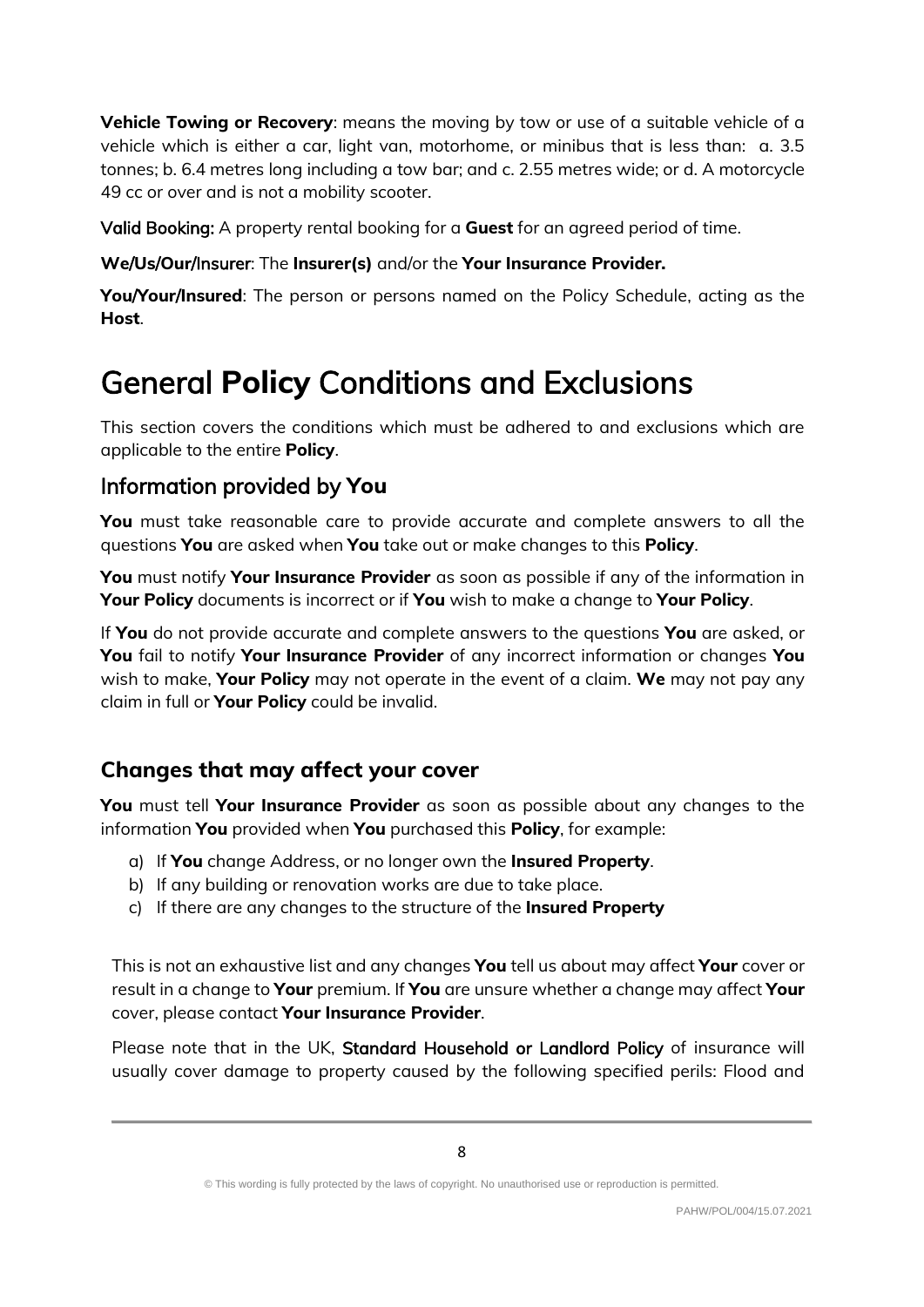Storm, Landslip and Heave, Subsidence, Escape of water, Fire and Smoke and Theft, together with Public Liability cover.

#### Consumer Insurance Act

**You** are required by the provisions of the Consumer Insurance (Disclosure and Representations) Act 2012 to take care to:

- a) Supply accurate and complete answers to all the questions **We** may ask as part of **Your** application for cover under the **Policy**
- b) To make sure that all information supplied as part of **Your** application for cover is true and correct
- c) Tell **Us** of any changes to the answers **You** have given as soon as possible

**You** must take reasonable care to provide complete and accurate answers to the questions **We** ask when **You** take out, make changes to and renew **Your Policy**. If any information **You** provide is not complete and accurate, this may mean **Your Policy** is invalid and that it does not operate in the event of a claim or **We** may not pay any claim in full.

If **You** are in any doubt, please contact **Us**.

When **You** inform **Us** of a change, **We** will tell **You** if this affects **Your Policy**, for example whether **We** are able to accept the change and if so, whether the change will result in revised terms and/or premium being applied to **Your Policy**.

**You** should keep a written record (including copies of letters) of any information **You** give regarding this

### Cancellation

**You** have the right to cancel this **Policy** within 14 days of the date **You** purchased the **Policy** or when **You** received the **Policy** documents, if this is later. **You** do not need to provide a reason for cancellation, and **We** will provide a full refund of any premium paid, unless **You** have made a claim or there has been an incident likely to result in a claim.

If **You** wish to cancel the **Policy** after the 14 day period detailed above there will be no refund and all outstanding premiums will become due.

**We** may at any time cancel any insurance **Policy** by giving 14 days' notice in writing, where there is a valid reason for doing so. A cancellation letter will be sent to **You** at **Your** last known address. Valid reasons may include but are not limited to:

- a) Non-payment of premium
- b) Threatening and/or abusive behaviour
- c) Failure to provide documents

<sup>©</sup> This wording is fully protected by the laws of copyright. No unauthorised use or reproduction is permitted.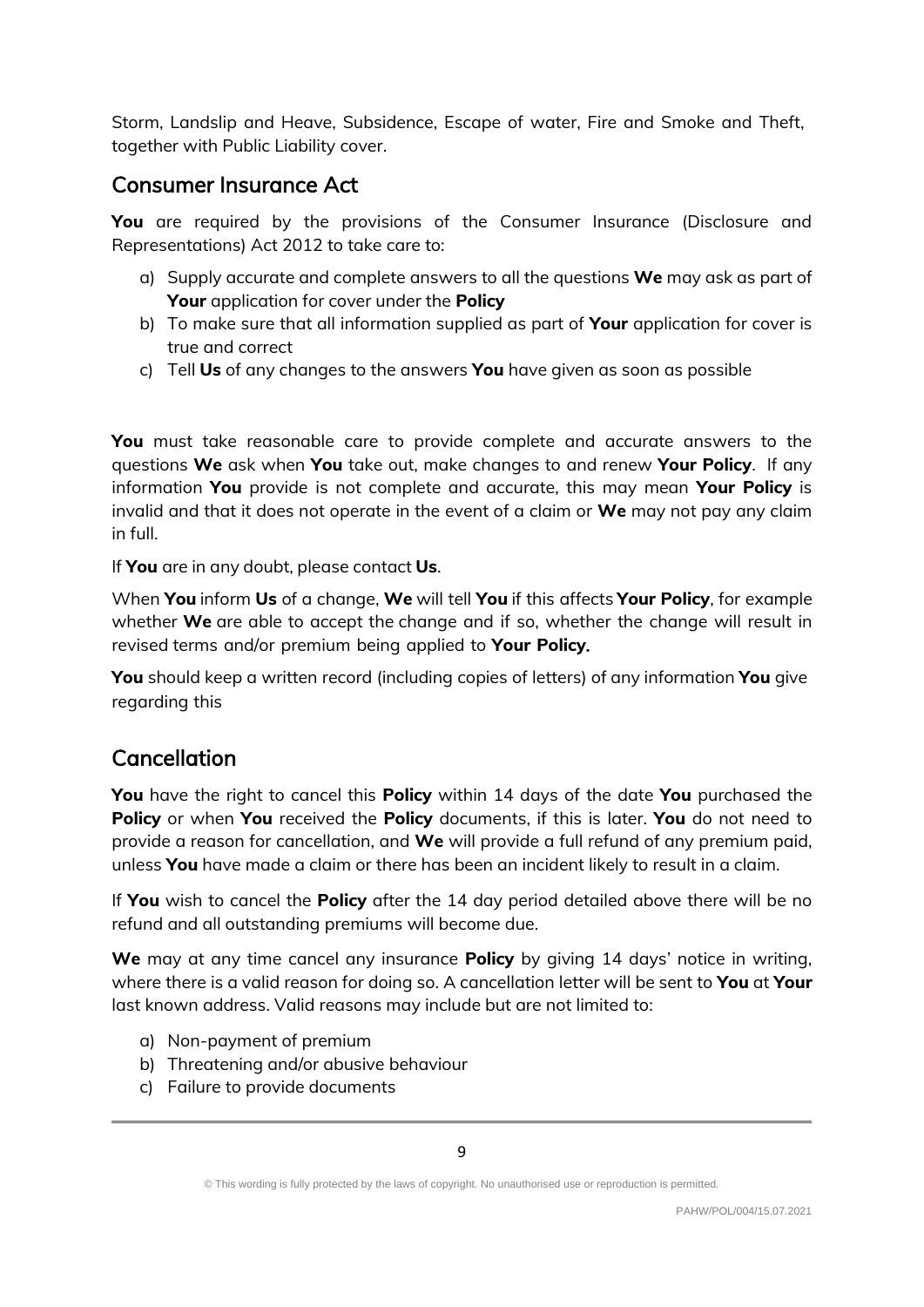d) Non-compliance with Policy terms and conditions.

If **We** cancel **Your Policy**, **We** will provide a refund of **Your** premiums less a charge for the cover already provided, unless the reason for cancellation relates to fraud, which is detailed on page 11.

#### Payment of Premiums

No claim will be paid out under this **Policy** until premium monies owing are paid to **Us**.

#### General Conditions

**We** will not make any payment for any Loss occurring whilst any of these conditions are not being complied with unless **You** can establish that the non-compliance could not have increased the risk of the Loss arising in the circumstances in which it occurred.

- a) This **Policy** is designed as an additional cover to a **Standard Household or Landlord Policy** and by purchasing this **Policy You** confirm that **You** have a **Standard Household or Landlord Policy** in place and have informed them/will inform them within the next 30 Days that **You** let **Your** parking area including the basis and period in which it is let for.
- b) **You** confirm that **You** are operating **Your Hosting Activity** in compliance with any local authority regulations, laws and within any relevant permissions or statutory conditions that may exist
- c) **You** agree to provide and/or give **Us** permission to access **Your** letting history with the **Platform(s)**
- d) **You** must procure there is a parking agreement in place between the **Host** and the **Guests** setting out the terms of the **Hosting Activity**.
- e) No **Guests** can park at the **Insured Property** if there will be any renovations, structural alterations or extensions taking place
- f) **You** must take reasonable care to protect the **Insured Property** and the **Guest** against Loss, Damage, **Theft** and/or **Bodily Injury You** must take all reasonable steps to prevent accident or injury and to protect **Insured Property** and **Contents** against Loss or Damage
- g) **You** must comply with all appropriate fire safety regulations at the **Insured Property**
- h) **You** must procure the **Insured Property** in good condition and in a good state of repair and ensure that they comply with regulations imposed by any lawful authority

The conditions below shall continue to be in force during the **Period of Insurance** of this **Policy**. Failure to comply with any such condition shall be a bar to any claim

i) **You** have paid all premiums that have become due

<sup>©</sup> This wording is fully protected by the laws of copyright. No unauthorised use or reproduction is permitted.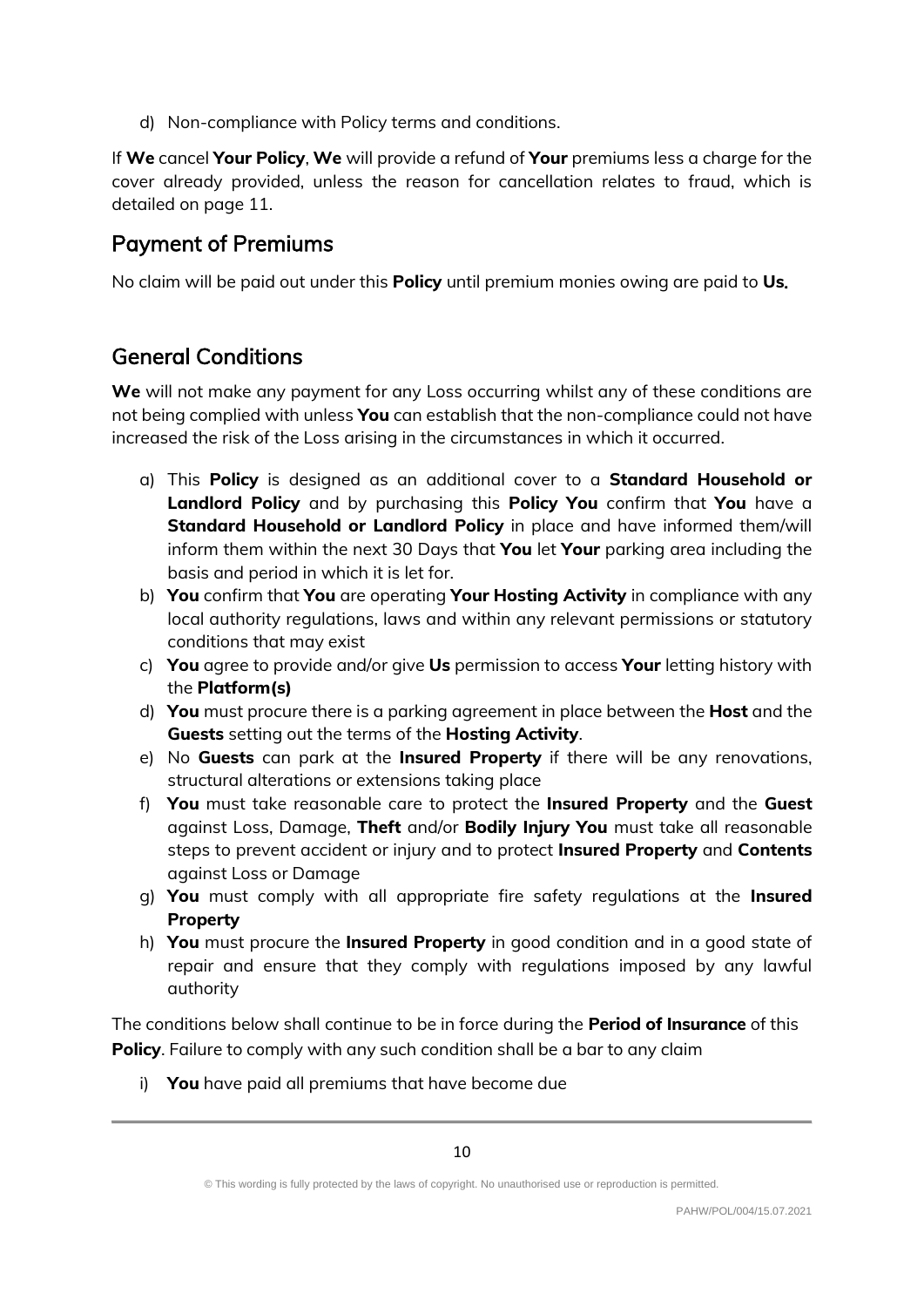- j) **You** can comply with all eligibility criteria on page 4
- k) At the time of any Loss and/or claim the **Insured Property** is subject to a **Valid Booking.** Cover must be put in place before the guest(s) arrive. **We** will require evidence of this.
- l) **You** are required to contact Us as soon as possible and, in any event, no later than 30 days from the date of any incident or event that might lead to a claim under the **Policy**
- m) **You** must inform the police immediately upon discovering any Theft, or malicious Damage by a Guest and **You** must provide Us with the crime number or equivalent
- n) **You** must not make any offer, deal, payment or compromise to settle any claim that is made by the **Guest** and/or a third party
- o) **We** have the right to require **You** to submit a claim to **Your** Standard Household or Landlord Policy provider in respect of the claim, and to require **You** to provide Us with written evidence from them of their decision on whether the claim fails to be covered under the terms of the **Policy**
- p) **You,** where necessary you have retained a full deposit paid to **You** by the **Guest**
- q) **You** do not have more than 5 **Guest** vehicles at the property at any one time
- r) **Guest** vehicles must be vehicles which are either a car, light van, motorhome, or minibus that is less than: a. 3.5 tonnes; b. 6.4 metres long including a tow bar; and c. 2.55 metres wide; or a motorcycle 49 cc or over
- s) **You** agree to provide and/or give Us permission to access **Your** letting history including with the sharing **Platform(s)** as required

#### General Exclusions

The following exclusions apply to all claims under the **Policy**

- a) Claims which would be covered under a **Standard Household or Landlord Policy** if this **Policy** didn't exist, other than in respect of any amount in excess of the sum payable under the other insurance policy.
- b) Claims which are not a direct result of **Hosting Activity**
- c) Claims which are not as a result of a **Valid Booking**.
- d) Claims resulting from any deliberate act by **You**/ the **Host**, a member of the **Host** family or any person permanently resident at the **Insured Property**
- e) Claims where evidence of fraud, deception and falsehood, or deliberate omissions or misstatements have been found for any reason
- f) Claims for Damage or Loss caused by **You**
- g) Claims where the deposit paid by the **Guest** is greater than or equal to the value of the claim
- h) Claims covered under another **Policy** of insurance or guarantee
- i) Any Loss, Damage or **Accidental Damage** to:
	- o guns or sports equipment including scuba diving equipment

<sup>©</sup> This wording is fully protected by the laws of copyright. No unauthorised use or reproduction is permitted.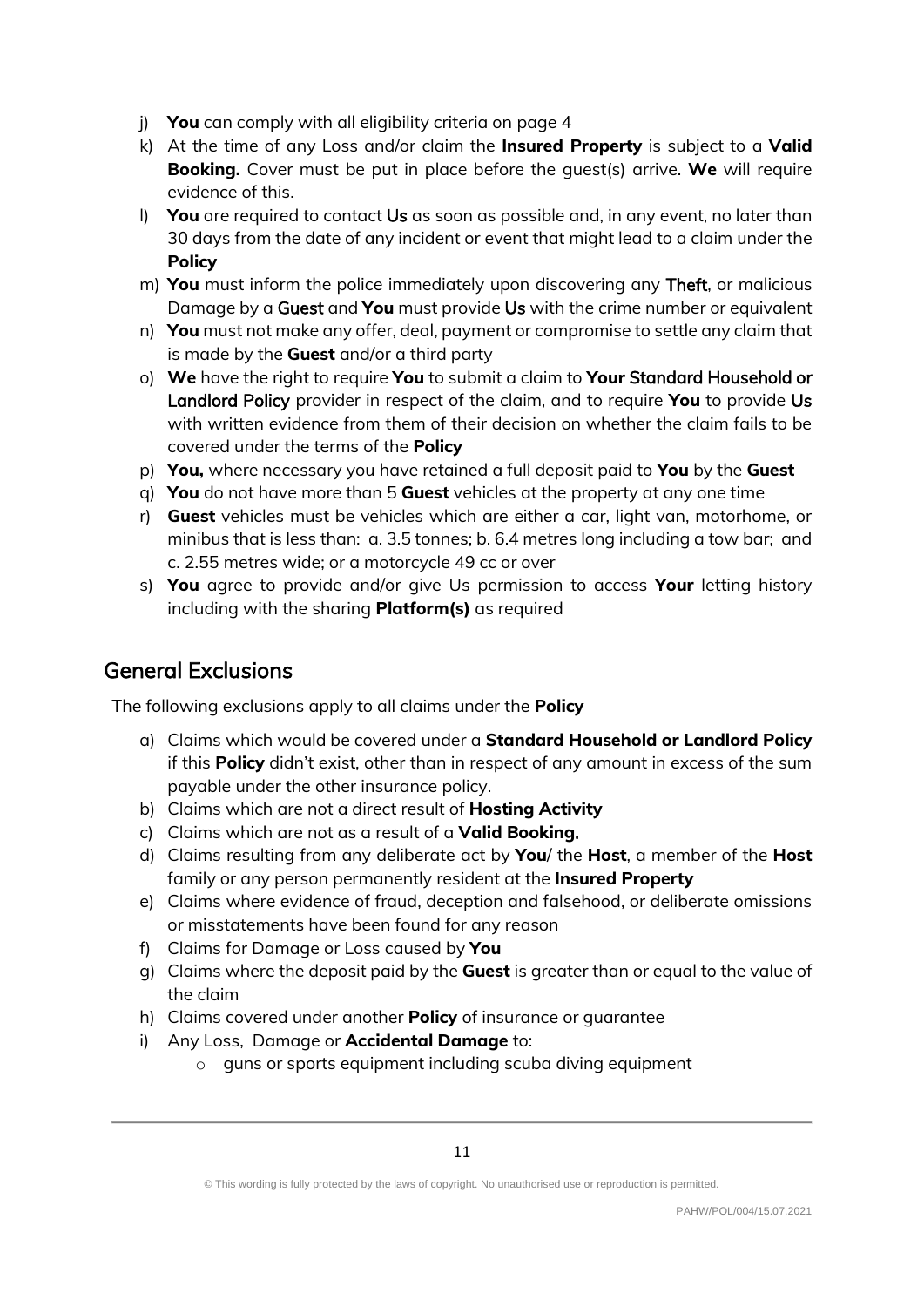- o audio, visual and computer software discs, cassettes, tapes including their packaging
- o cash, credit cards, vouchers or equivalent
- j) Loss, damage or **Accidental Damage** to the **Insured Property**, **Parking Building** or **Connected Building** caused by any motorised vehicle
- k) Theft of items not proven to have been stolen in the Theft event
- l) Loss or Damage that occurs because of professional or domestic cleaning
- m) Any direct or indirect consequence of terrorism as defined by the Terrorism Act 2000 and any amending or substituting legislation. Any direct or indirect consequence of war, civil war, invasion, acts of foreign enemies (whether war be declared or not), rebellion, revolution, insurrection, military or usurped power, or confiscation, nationalisation, requisition, destruction of or Damage to property by or under the order of any government, local or public authority
- n) Any direct or indirect consequence of:
	- o irradiation, or contamination by nuclear material; or
	- $\circ$  the radioactive, toxic, explosive or other hazardous or contaminating properties of any radioactive matter; or
	- o any device or weapon which employs atomic or nuclear fission or fusion or other comparable reaction or radioactive force or matter.
- o) Any consequence, howsoever caused, including but not limited to **Computer**
- p) Any claims where damage has been caused during general maintenance by **You** or persons or company appointed by **You**
- q) Any legal claim where something **You** have done or have failed to do has prejudiced yourself or the Insurer in respect of the action
- r) General wear and tear or any other gradually operating cause, domestic pets, mechanical or electrical breakdown, malfunction, fault or being used against manufacturers advice or inadequate workmanship or incorrect use of equipment.
- s) Damage that consists solely of scratches, marks or dents, where the functionality of the equipment is not affected
- t) Damage such as chewing, scratching, tearing and defecating by a domestic pet
- u) Vermin, mould, rot or rust
- v) Blocked sewage pipes
- w) Any consequence, howsoever caused, including but not limited to Computer Virus resulting in Electronic Data being lost, destroyed, distorted, altered, or otherwise corrupted.
- x) For the purposes of this **Policy**, Electronic Data shall mean facts, concepts and information stored to form useable data for communications, interpretations, or processing by electronic or electromechanical data processing or other electronically controlled hardware, software and other coded instructions for the processing and manipulation of data, or the direction and manipulation of such hardware. For the purposes of this **Policy**, Computer Virus shall mean a set of corrupting, harmful, or otherwise unauthorised instructions or code, whether these have been introduced maliciously or otherwise, and multiply themselves

<sup>©</sup> This wording is fully protected by the laws of copyright. No unauthorised use or reproduction is permitted.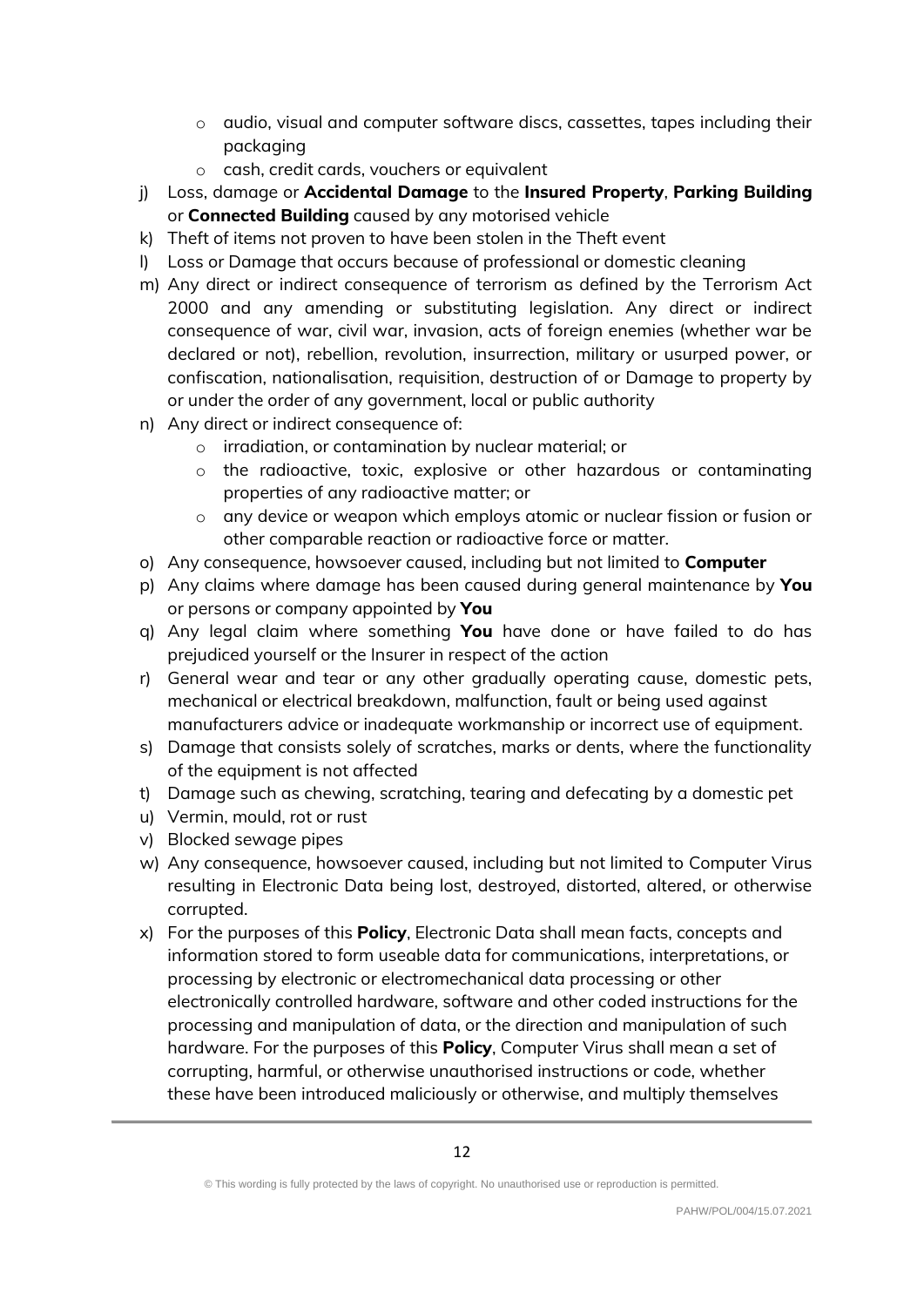through a computer system or network of whatsoever nature. Any claims where damage has been caused during general maintenance by **You** or persons or company appointed by **You.**

y) This **Policy** excludes any loss, damage, claim, liability (whether actual or alleged), any cost or expense of any type or any other sum, directly or indirectly arising out of, attributable to, or occurring concurrently or in any sequence with a **Communicable Disease** or the fear or threat (whether actual or perceived) of a **Communicable Disease**.

For the avoidance of doubt, the loss, cost, damage, liability, expense or any other amount that is excluded here includes any cost to clean-up, detoxify, remove, monitor or test for a communicable disease or any property that is affected by a **Communicable Disease**.

This exclusion applies to all sections, all covers and all parts of this policy. Nothing else in this **Policy** will override this exclusion.

(Please note that communicable disease includes both Covid-19 and other diseases and its full meaning is as shown in the definition for it in the Definitions section.)

#### **Fraudulent Claims**

If **You** or anyone acting for **You** makes a false or fraudulent claim, which includes but is not limited to;

- a) making a statement to **Us** or anyone acting on **Our** behalf, knowing the statement to be false;
- b) sending **Us** or anyone acting on **Our** behalf a document, knowing the document to be forged or false;
- c) making a claim for any loss or damage **You** caused deliberately or
- d) acting dishonestly or exaggerating a claim.

#### **We**;

a) are not liable to pay the claim: and

b) may recover from **You** any sums paid by **Us** to **You** in respect of the claim; and c) may by notice to **You** treat the contract as having been terminated with effect from the time of the fraudulent act.

If **We** exercise **Our** right under (c) above, **We** shall not be liable to **You** in respect of a relevant event occurring after the time of the fraudulent act. A relevant event is whatever

<sup>©</sup> This wording is fully protected by the laws of copyright. No unauthorised use or reproduction is permitted.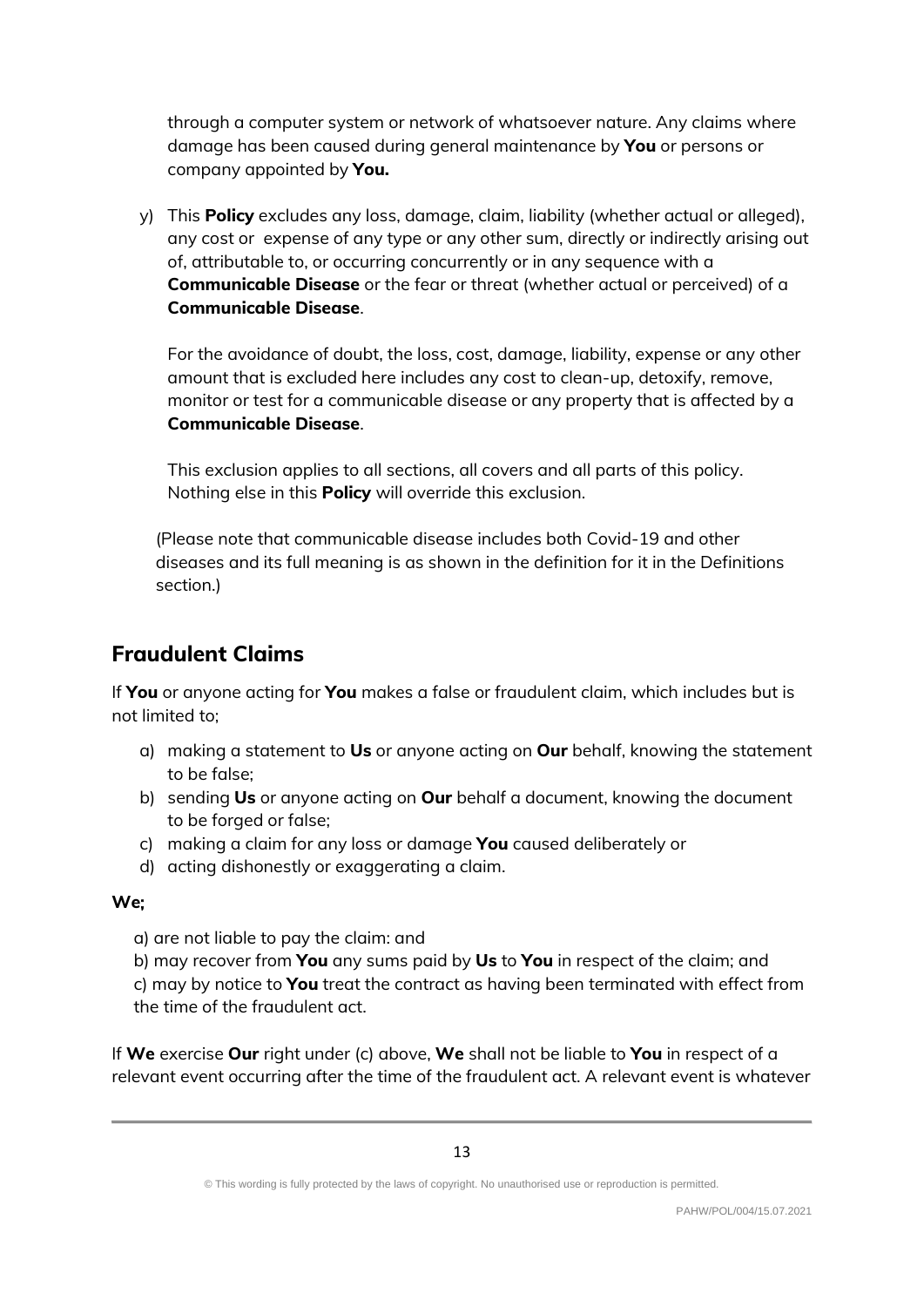gives rise to **Our** liability under the insurance contract, such as the occurrence of a loss, the making of a claim, or the notification of a potential claim.

**We** will not return any of the premiums paid.

This Information may also be shared with the police and other **Insurers** for fraud prevention purposes.

## Rights of third parties

A person who is not a party to this insurance has no right under the Contracts (Right of Third Parties) Act 1999 to enforce any term of this contract but this does not affect any right or remedy of any third party which exists or which is available apart from the Act.

#### **Sanctions**

**We** shall not provide any benefit under this **Policy** to the extent of providing cover, payment of any claim or the provision of any benefit where doing so would breach any sanction, prohibition or restriction under United Nations resolutions or the trade or economic sanction, laws or regulations of the European Union, United Kingdom or United States of America.

#### Our Rights of Subrogation

**We** will be entitled in **Your** name, at the request and at the expense of the **Insurer**, to take and permit to be taken all necessary steps for enforcing rights against any other party in **Your** name before and/or after any payment is made by the **Insurer.** 

**We** will have full discretion in the conduct of such legal proceedings and **You** will be required to provide **Your** reasonable help and assistance.

#### **Other Insurance**

Where there is another insurance policy in place covering the same risk as covered under this **Policy**, **We** will pay no more than our share of any claim.

### **Governing law and jurisdiction**

This **Policy** is governed by English law and any actions involving this **Policy** shall be heard within the sole jurisdiction of the English Courts

<sup>©</sup> This wording is fully protected by the laws of copyright. No unauthorised use or reproduction is permitted.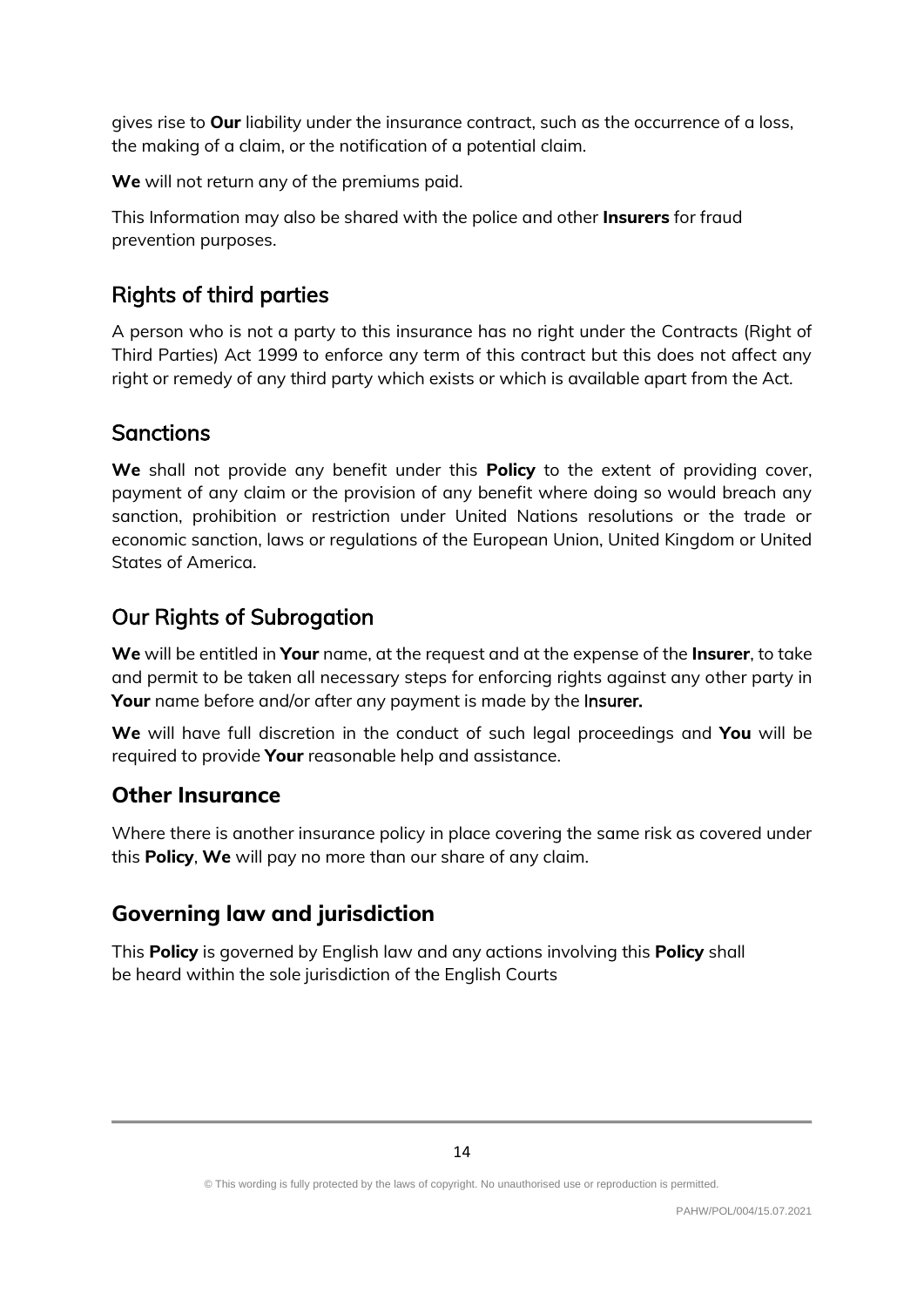# Your Cover

.  $\ddot{\phantom{0}}$ 

# Section 1: Parking Buildings and Connected Buildings

This section covers the Parking Building and **Connected Buildings** against physical loss or damage caused by the events detailed below, which were due to the actions of a **Guest**

The **Parking Buildings** and **Connected Buildings** of the **Insured Property**, during a **Valid Booking**, are protected from loss or damage caused by a **Guest**, as a consequence of **Hosting Activity**, up to a maximum sum insured of £1,000,000.

An **Excess** of £250 applies to all claims under this **Policy** section unless otherwise stated.

| What is covered                | What is not covered                                |
|--------------------------------|----------------------------------------------------|
| Fire, Explosion and Smoke      | A £500 Excess for escape of water or oil<br>claims |
| <b>Accidental Damage</b>       |                                                    |
|                                | Any amount over £5,000 for Accidental              |
| <b>Malicious Damage</b>        | Damage and Malicious Damage per                    |
|                                | claim                                              |
| Escape of water or heating oil |                                                    |
| from water tanks, equipment or | Any amount above £200 for accidental               |
| pipework                       | loss of water per claim                            |

## **Section 2: Electric and Hybrid Home Charging Units**

**We** will provide the following cover for **Charging Points** which **You** are responsible for and which are permitted to be used as part of **Your Hosting Activity,** during a **Valid Booking**, where it is located at the **Parking Buildings** or **Connected Buildings,** up to a maximum sum insured of £1500.

| What is covered                                       | What is not covered                                                                                |
|-------------------------------------------------------|----------------------------------------------------------------------------------------------------|
| <b>Accidental Damage to the Charging</b>              | Any event caused by the incorrect use of the                                                       |
| Points caused by the Guests.                          | <b>Charging Points by You.</b>                                                                     |
| <b>Malicious Damage to the Charging</b>               | Any event caused by the improper installation                                                      |
| Points caused by the Guests.                          | and/or maintenance of the Charging Points.                                                         |
| Theft of the Charging Points<br>caused by the Guests. | Non-adherence to relevant local authority,<br>installation or legal guidelines and<br>requlations. |

<sup>©</sup> This wording is fully protected by the laws of copyright. No unauthorised use or reproduction is permitted.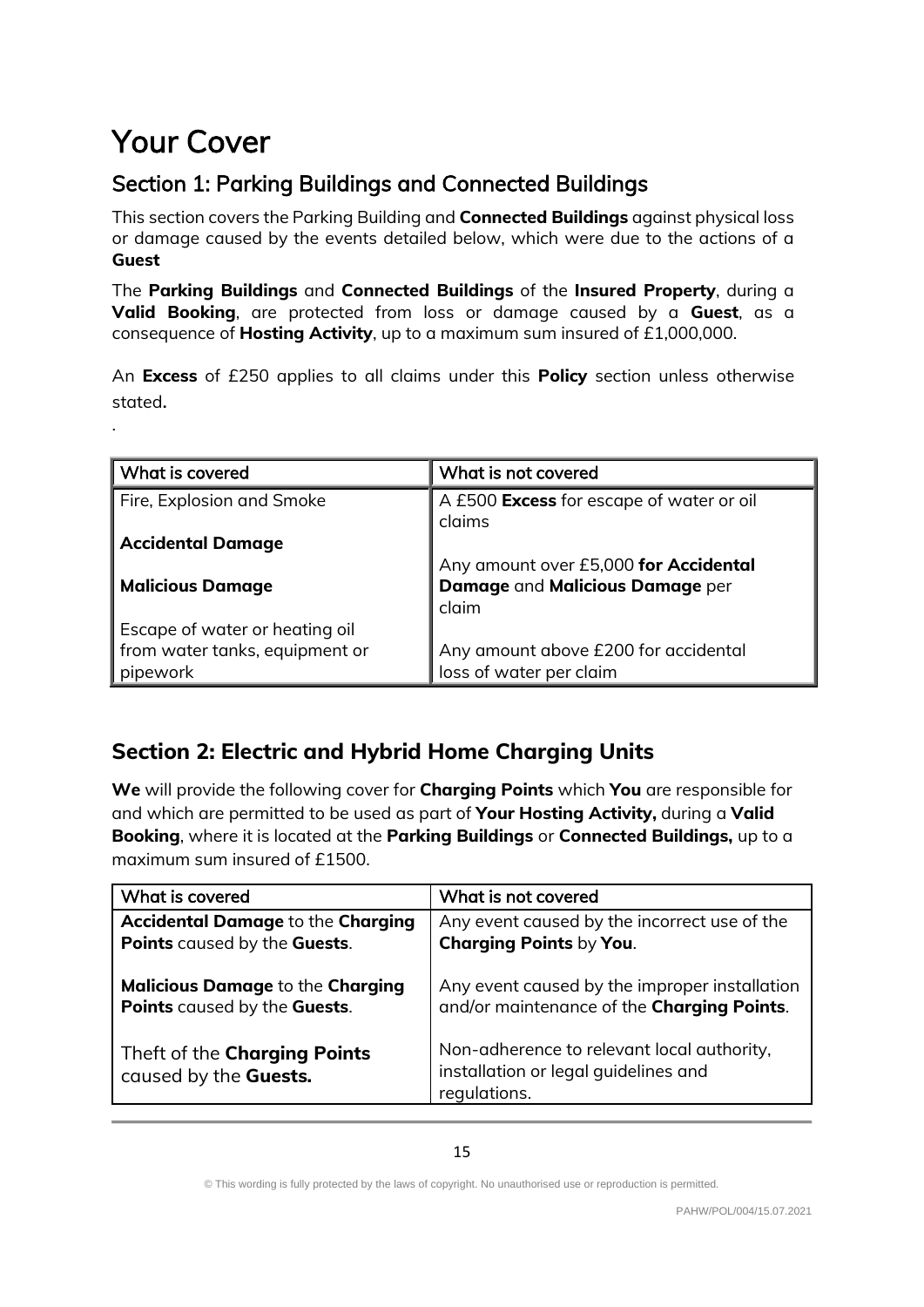# How much **we** will pay: Parking Buildings and Connected Buildings

The most **We** will pay for any one event or series of events is the amount shown in the relevant section.

Policy limits are contained within this Policy document.

If the **Buildings** have not been maintained in a good state of repair, We will make a deduction for wear and tear. **We** will not pay for the cost of replacing or repairing any undamaged part(s) of the **Buildings**.

#### **Other costs**

We will pay the following necessary and reasonable costs and expenses that **You** incur in rebuilding or repairing following Guest **Damage** insured by this section:

- the cost of dismantling, demolishing, shoring up or propping up any part of the **Buildings**;
- the cost of complying with any statutory or local authority requirement regarding the damaged part of the **Buildings**, unless notice of such requirement was served before the damage and provided the **Buildings** were originally built according to any government and local authority regulations in force at the time;
- the fees of architect, surveyors or consulting engineers;

**We** will not pay for the cost of preparing a claim

#### Section 3 – Vehicle Assistance

This policy section provides assistance for the Guest during a Valid Booking, providing Vehicle Towing or Recovery to Guests who **Breakdown** at the **Insured Property** and enabling them to remove the vehicle from the **Host's** property up to a maximum amount of £150 per claim.

| <b>What is Covered</b>                                                                                            | <b>What is not Covered</b>                                                                                                      |
|-------------------------------------------------------------------------------------------------------------------|---------------------------------------------------------------------------------------------------------------------------------|
| Vehicle Towing or Recovery for the<br><b>Guest</b> owned vehicle to the nearest<br>garage to the Insured Property | Vehicle Towing or Recovery to a<br>garage further than 50 miles from<br>the Insured Property                                    |
|                                                                                                                   | The cost of any repair of parts<br>Further recovery due to the first<br>destination selected<br>being<br>inaccessible or closed |

© This wording is fully protected by the laws of copyright. No unauthorised use or reproduction is permitted.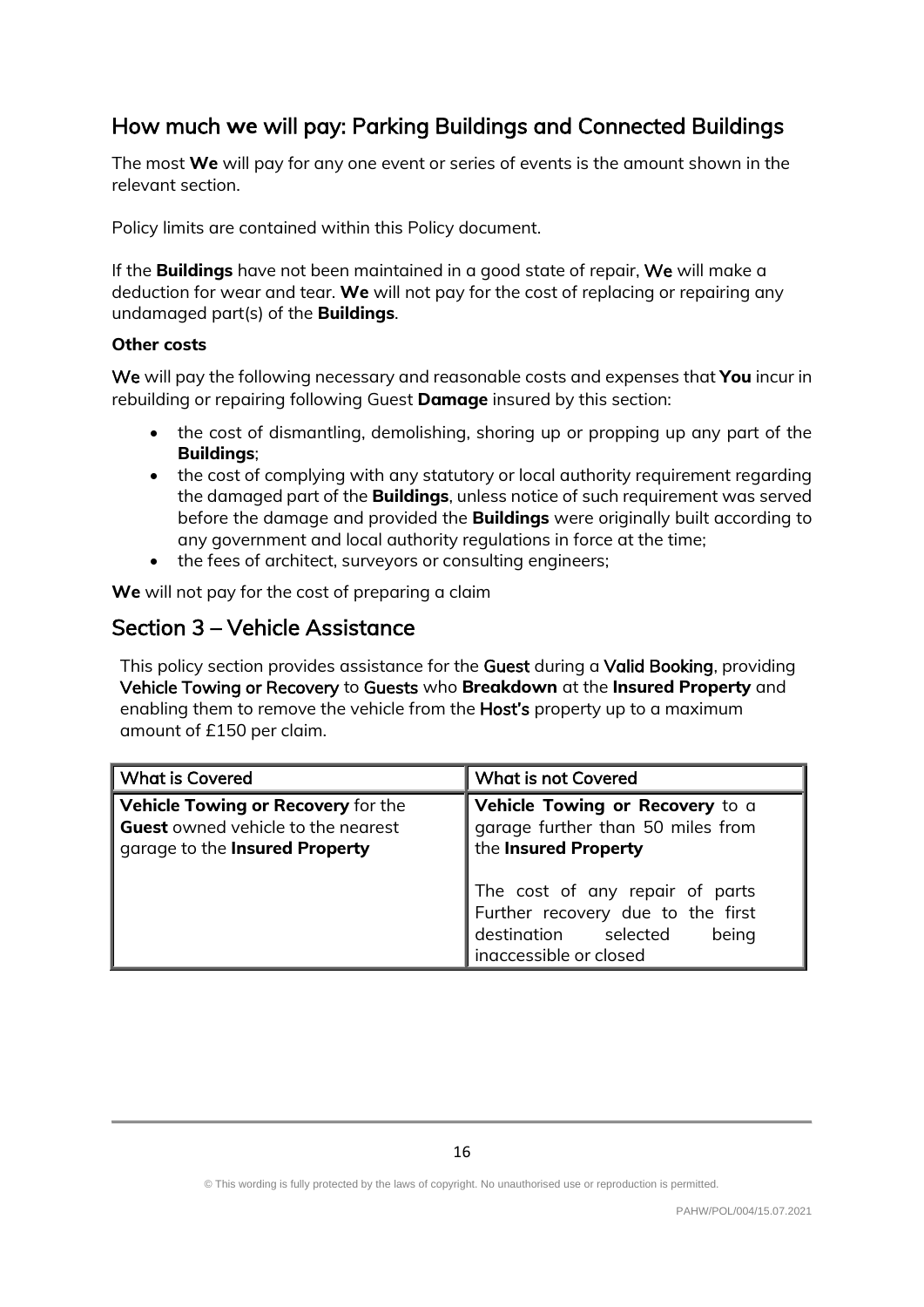# Section 4: Legal Liability

Whilst **You** are acting as a **Host** undertaking **Hosting Activity**, including the use of **Charging Points**, this section covers **You** for up to £2,000,000 any legal claims which may be brought against **You** where **You** may become liable to pay compensation for an incident or event during a Valid Booking.

| <b>What is Covered</b> | <b>What is not Covered</b>                                                                                                                                                                                                                                                                  |
|------------------------|---------------------------------------------------------------------------------------------------------------------------------------------------------------------------------------------------------------------------------------------------------------------------------------------|
| <b>Bodily Injury</b>   | An Excess of £250 for damage to<br>property claims                                                                                                                                                                                                                                          |
| Damage to Property     | Any amount over £2,000,000 per<br>accident or series of accidents                                                                                                                                                                                                                           |
|                        | Liability from incorrect use of a <b>Charging</b><br>Point by You.                                                                                                                                                                                                                          |
|                        | Liability where a <b>Charging Point</b> has not<br>been installed or maintained inline with<br>the manufacturer's quidelines.                                                                                                                                                               |
|                        | Liability relating to <b>Charging Points</b><br>where You have not adhered to the<br>relevant local authority, legal guidelines<br>and regulations, manufacturer guidelines<br>or where the manufacturer and/or<br>installer is liable for damages under a<br>guarantee or other insurance. |
|                        | Liability relating to <b>Charging Points</b><br>which are subject to a product recall.                                                                                                                                                                                                      |
|                        | Your liability for damage to property<br>or Bodily Injury to You, Your family<br>or any other permanent resident at<br>the Insured Property                                                                                                                                                 |
|                        | Liability for any criminal or violent<br>act by You, the Host, the Hosts<br>family or any other permanent<br>resident at the Insured Property                                                                                                                                               |
|                        | Liability for any criminal or violent<br>act by You, Your family or any other                                                                                                                                                                                                               |

<sup>©</sup> This wording is fully protected by the laws of copyright. No unauthorised use or reproduction is permitted.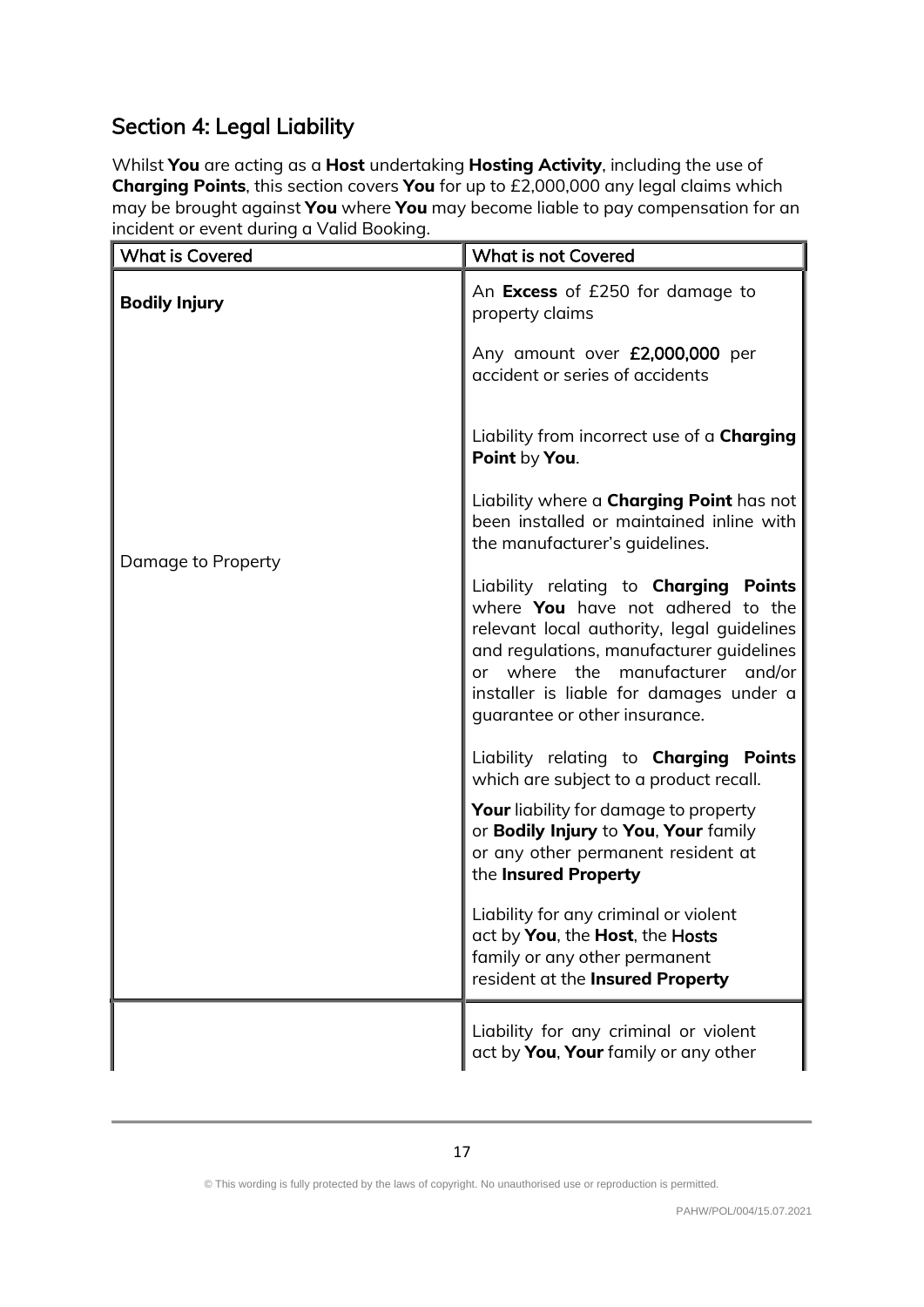| permanent resident at the <b>Insured</b>                                                                                                                                                                                    |
|-----------------------------------------------------------------------------------------------------------------------------------------------------------------------------------------------------------------------------|
| <b>Property</b>                                                                                                                                                                                                             |
|                                                                                                                                                                                                                             |
| Liability for injury caused by any<br>mechanical equipment that would<br>not normally be found in a domestic<br>property and is not designed or<br>adapted for domestic use                                                 |
| Liability for injury caused by any<br>animal besides dogs or cats which<br>not<br>been<br>specified<br>have<br><b>as</b><br>dangerous under the Dangerous<br>Dogs Act 1991 or any subsequent<br>updates to the act          |
| Liability for any type of pollution or<br>contamination unless this was<br>caused by an accidental, sudden,<br>unexpected and unintended incident<br>at the <b>Insured Property</b> , during the<br><b>Hosting Activity</b> |
| Any liability to <b>Guest</b> Property or<br>Bodily Injury to the Guest that is<br>caused by the action or inactions of<br>a Guest, unless as a result of using<br>a Charing Point.                                         |
| liability relating<br>Any<br>to<br>the<br>provision/supply of food or drink<br>Liability for/relating to the Theft or<br>damage to the property of a Guest                                                                  |
| Any liability relating to, arising out<br>of, or in connection with the use of a<br>swimming pool                                                                                                                           |
| Any liability relating to sporting<br>equipment of any kind.                                                                                                                                                                |

<sup>©</sup> This wording is fully protected by the laws of copyright. No unauthorised use or reproduction is permitted.